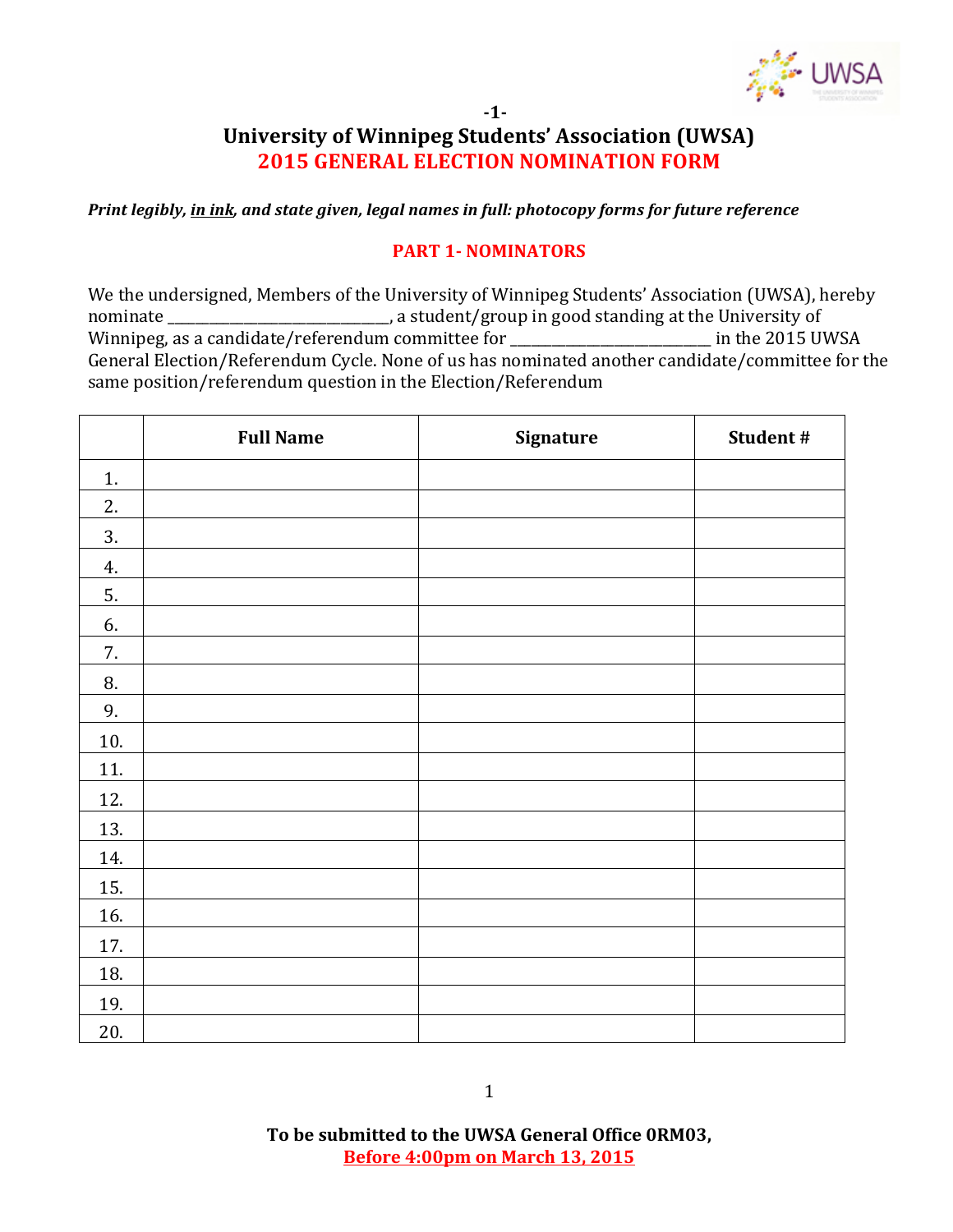#### To be submitted to the UWSA General Office ORM03,

# **NOTE THE IMPORTANT DATE IN THIS SECTION!**

#### **Scrutineers**

- Each candidate must name **TWO (2)** current University of Winnipeg students to act as scrutineers
- A scrutineer acts as a candidate's representative in here or his absence, and usually assists the candidate with campaigning during the designated campaign period.
- No scrutineer and no candidate may campaign outside this period. Candidates should select scrutineers who are reliable and who have flexible (and different) timetables.
- Understandably, a scrutineer may not also be a candidate.
- Scrutineers are encouraged, but not required, to attend All Candidates meetings either with or on behalf of their candidate.
- At least one scrutineer is strongly encouraged to oversee the tabulation of votes, which will begin at 7:00 pm on Wednesday March 25, 2015
- **NOTE:** If, for whatever reason, a candidate fails to ensure a scrutineer is present during tabulation, the candidate automatically forfeits the right to request a recount.
- **NOTE:** Nomination forms which lack two scrutineers will be considered invalid and rejected

#### **Scrutineer 1**

| Full Name:                     | Student #: |
|--------------------------------|------------|
| Telephone # (Home/Work/Cell):_ | Email:     |

#### **Scrutineer 2**

| Full Name:                    | Student #: |
|-------------------------------|------------|
| Telephone # (Home/Work/Cell): | Email:     |

To be submitted to the UWSA General Office ORM03, **Before 4:00pm on March 13, 2015**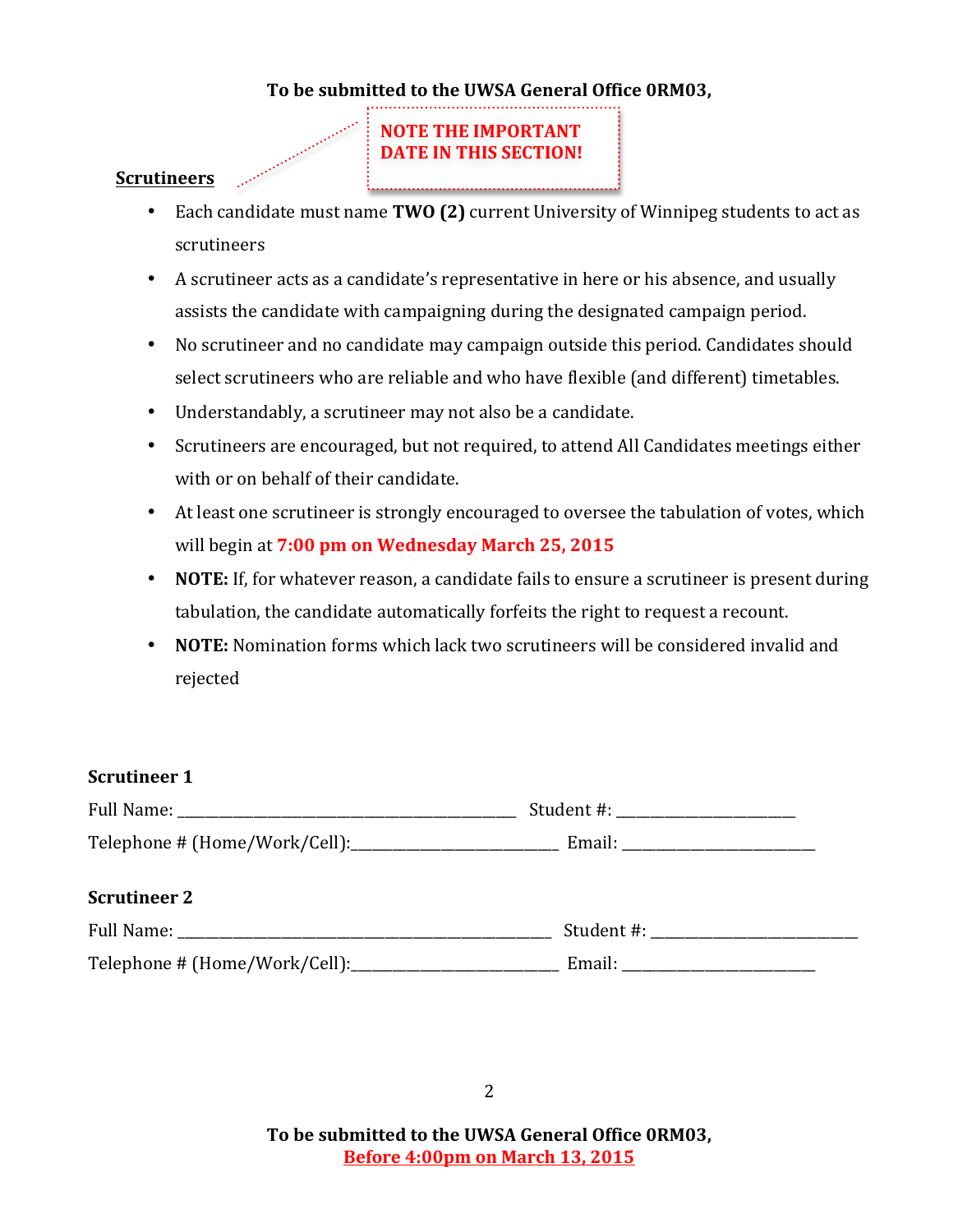### **-2- PART II – NOMINEE**

#### **Nature of Positions:**

- Election to a position within the UWSA results in tremendous responsibility to students, to other officers, and to the University community in general
- Duties and responsibilities of Directors can be found in the UWSA By-Laws, and may be obtained from the UWSA General Office (Bulman Students' Centre, Room 0RM03)
- Some positions carry implied requirements (Education Director, etc)
- All candidates must be "students in good standing" of the University of Winnipeg and carry a minimum 2.0 Grade Point Average. Directors receive an honorarium as per UWSA By-Laws

#### **Polling Officers**

• More information on the polling officers and the polling stations will be provided at the first All-Candidates Meeting

#### **Informational Meeting**

- This meeting is intended to provide interested students with more information on the Elections/Referendum cycle.
- Students who attend this meeting are in no way bound to run in the Elections/Referendum, and are not considered candidates for attending. **NOTE THE IMPORTANT**

**DATE IN THIS SECTION!** 

All-Candidates Meetings **Engineer Section** 

- There will be one (1) All-Candidates Meeting with the possibility of a second meeting should the need arise.
- The first meeting is on **Monday March 16, 2015 at 12:30pm (location UWSA BOARD ROOM, email cec@theuwsa.ca for details).**
- **NOTE:** All-Candidates Meetings are important information sessions. Although they are not required, and candidates will not be penalized if they choose not to attend, attendance is strongly encouraged. Candidates unavailable to attend those meetings may choose to send a scrutineer on their behalf in order to collect information. Candidates are responsible for any information disseminated at these meetings.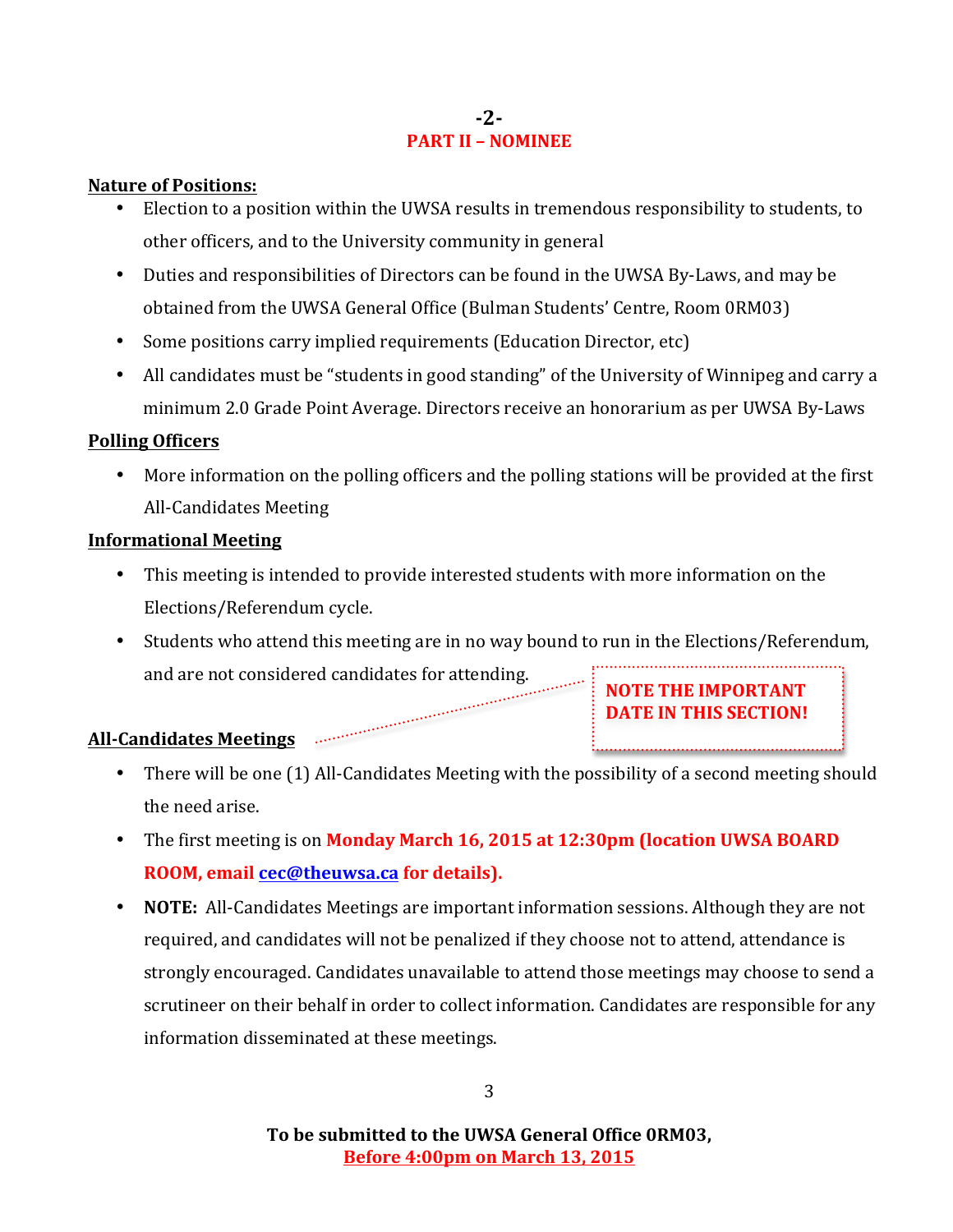## **Transcripts**

- To confirm the status and standing of candidates, a current University of Winnipeg transcript (including name, student number, courses and marks) must accompany the nomination form.
- A computer print-out "Mark Statement", available online via Webadvisor, is acceptable.

**NOTE THE IMPORTANT DATE IN THIS SECTION!** 



- Each candidate running for and Executive Directorship may spend **no more than \$200.00** on materials and professional services, whether purchase or donated.
- Candidates running for a contested non-Executive Directorship may spend **no more than** \$100.00 on materials and professional services, whether purchased or donated.
- Candidates running for an uncontested non-Executive position may spend **no more than** \$50.00 worth of materials and professional services, whether purchased or donated.
- Under no circumstances may limits be exceeded!

- All such materials and services (again, whether purchased or donated) must be itemized on the *Expenditure Claim Form*, which must be submitted to the Chief Elections Commissioner, Elections Office , before **4:00PM March 27 , 2015.**
- Each eligible candidate will be reimbursed by the UWSA for the amount claimed minus the value of any donations of cash, materials, or professional services.
- **NOTE:** Any candidate who makes a late claim will not be reimbursed.
- **NOTE:** Any candidate who makes a fraudulent claim will be disqualified.
- Any questions about Campaign Expenditures should be directed to the Chief Elections Commissioner **NOTE THE IMPORTANT**

## **Campaigning Regulations in Brief**

• Campaigning may take place only during the designated period. (See UWSA By-Laws and

**DATE IN THIS SECTION!** 

To be submitted to the UWSA General Office ORM03, **Before 4:00pm on March 13, 2015**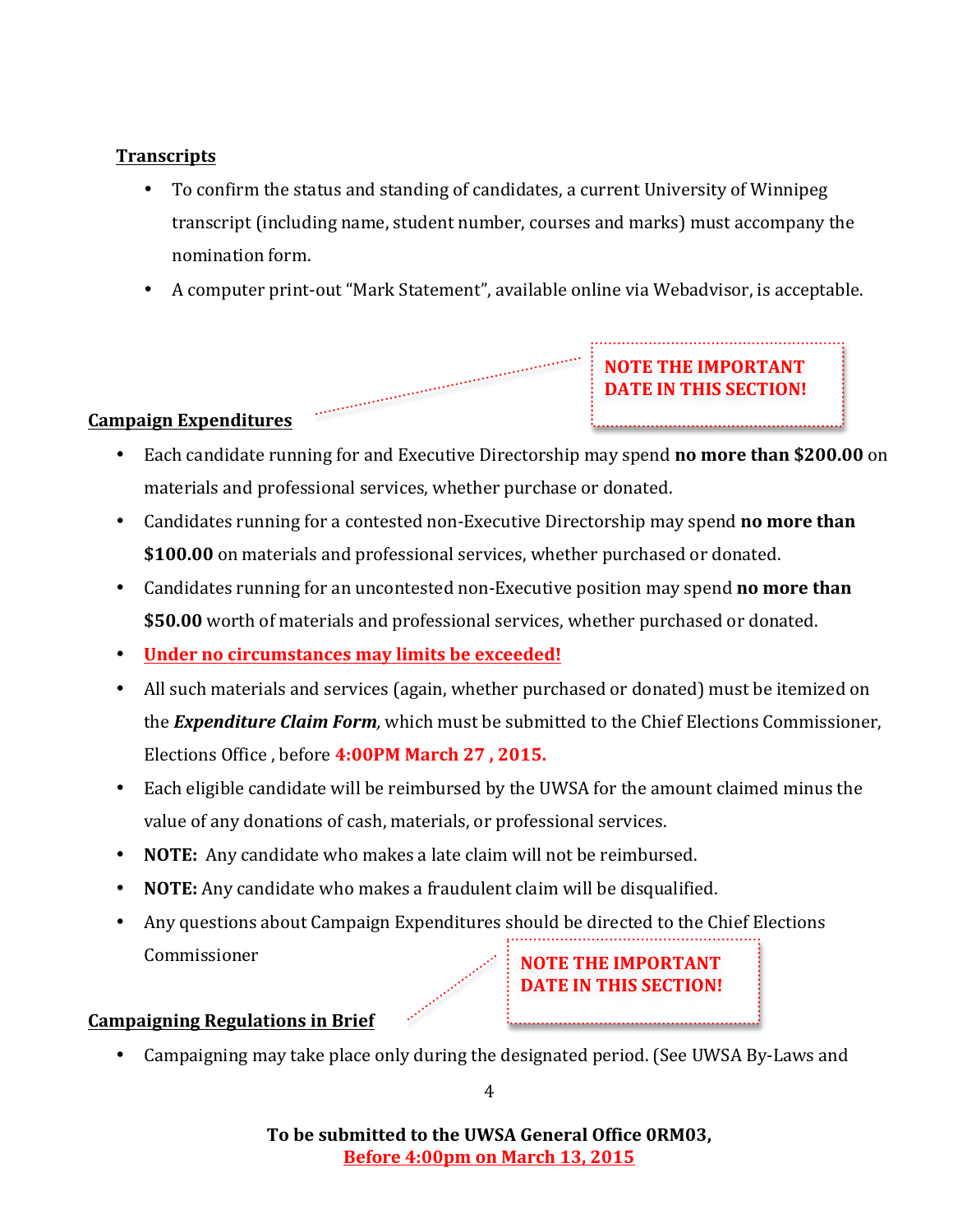relevant policies for more information.)

- It is expected that candidates will compete honestly on the basis of merit, and will not violate the rules of courtesy or common sense.
- Candidates **will not** be permitted to use *The Uniter, Stylus,* CKUW radio, or any other oncampus media to publicize their campaigns or to promote themselves as a candidate.
- This does not include media opportunities, arranged by the Chief Elections Commissioner in conjunction with the media outlet, provided to all candidates; these opportunities will be outlined at All-Candidates meetings.
- Each candidate may, however, post a **maximum** of twenty (20) posters not exceeding 14" x 17" (inches) in size. Posters must be printed on either **unbleached recycled** paper or **reclaimed** paper, as per the UWSA's commitment to environmental sustainability.
- There will be an environmental levy of five (5) cents per poster for paper that does not meet this criterion
- Posters must be stamped at the Info Booth (first floor Centennial Hall) before being posted.
- Banners, like posters, must be stamped; and they may not exceed 96" x 216" (inches).
- It is recommended that all posters be sequentially numbered.
- Candidates must record, for their own protection and for the information of the Chief Elections Commissioner, where each numbered poster is located.
- Candidates must submit this list to the Chief Elections Commissioner, as per UWSA policy, within 24 hours of the poster being put up.
- No campaign material, posters included, may be affixed before **9:00 am on Monday, March 16, 2015** when the campaigning period (Week Four of the election cycle) officially opens.
- Additionally, no material may be affixed until candidate status has been confirmed by the Chief Elections Commissioner or his/her designated representative (which will take place within 24 hours of the close of nominations on March 13, 2015).
- As per the UWSA postering policy, posters may be affixed **only** with masking tape or tacks, and **only** to designated cork message boards, bare cement walls, or the black painted pipes above the escalators in Centennial Hall.
- NO OTHER PAINTED, VARNISHED, WALLPAPERED, OR GLASS SURFACES MAY BE USED.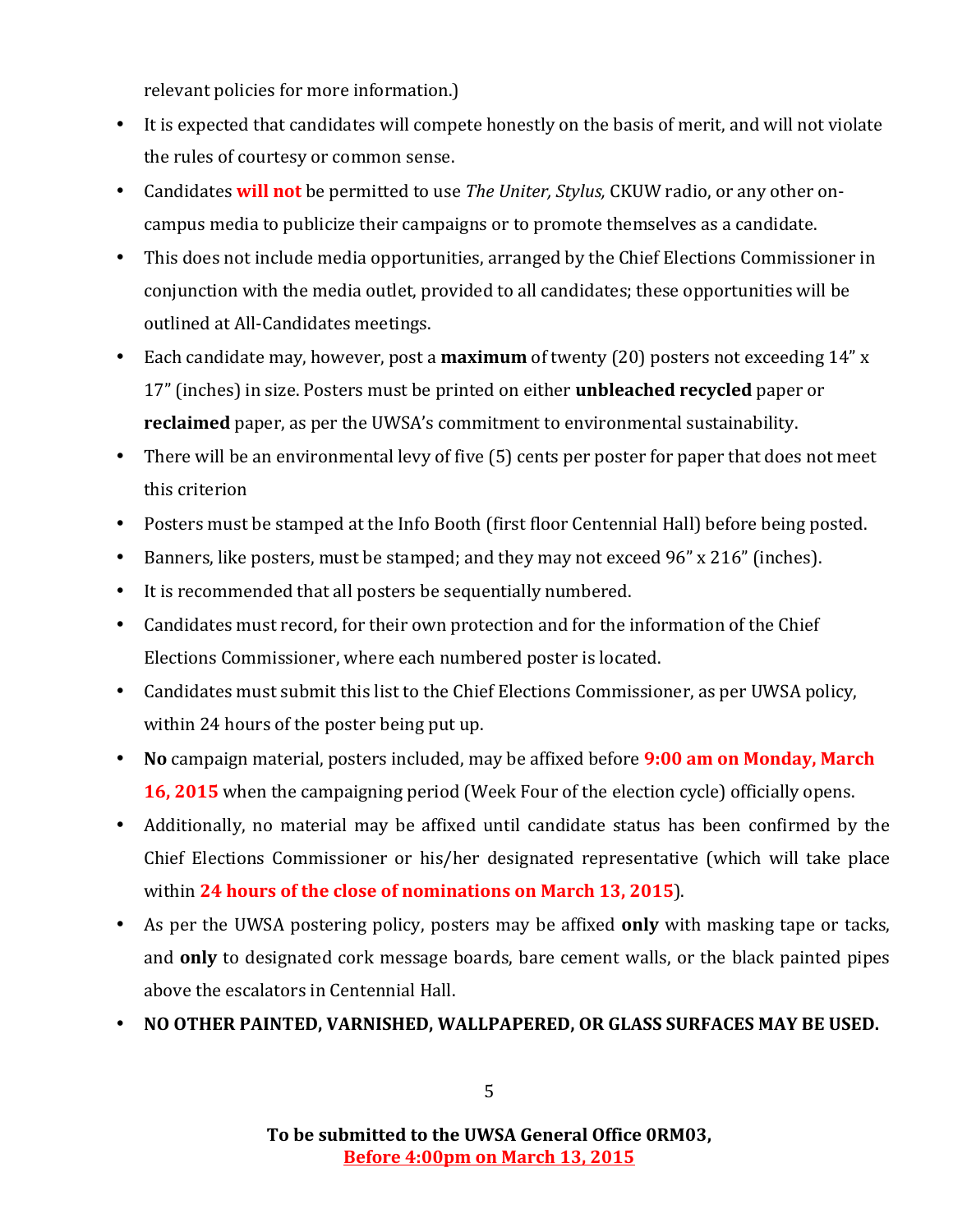- The cork "class change" strips outside classrooms are also off limits. When posters and banners are removed, all tape, tacks, staples, or other materials used to keep them in place must likewise be removed.
- One (1) banner per candidate may be hung in the escalator area of Centennial Hall.
- The Chief Elections Commissioner will conduct a draw amongst all candidates (at the first All-Candidates Meeting) for specific banner spots.
- Any poster or banner posted before the campaign period or not removed at its end, any other form of campaigning done outside the designated period, or any purposeful infringement of the rights of another candidate, may result in disqualification from the Election Cycle.
- All campaign material must be removed by 6:00 pm on Friday, March 27, 2015
- Any poster or banner that is in violation of any of the regulations set forth in UWSA By-Laws and policy will be taken down and retained by the Chief Elections Commissioner. Candidates who contravene such regulations will be subject to penalties up to and including disqualification.
- PLEASE NOTE: This outline does not replace any current UWSA By-Laws and/or Policy. It is strongly recommended candidates also consult the UWSA "Elections and **Referenda Policy,"** for complete information on material and campaigning regulations.

## **Uniter Candidate Write-Up:**

- Candidates will be expected to complete a 100 word paragraph including basic biographical and platform information.
- Candidates must submit an appropriate photograph of themselves which will be published in the Uniter.
- Candidate write-ups and photos must be submitted to the CEC via e-mail by **9:00 am, Friday, March 13, 2015**

## **2014 Election Speeches/Debates**

• Provisions will be made for at least one speech and/or debate opportunity for each candidate during the campaigning period.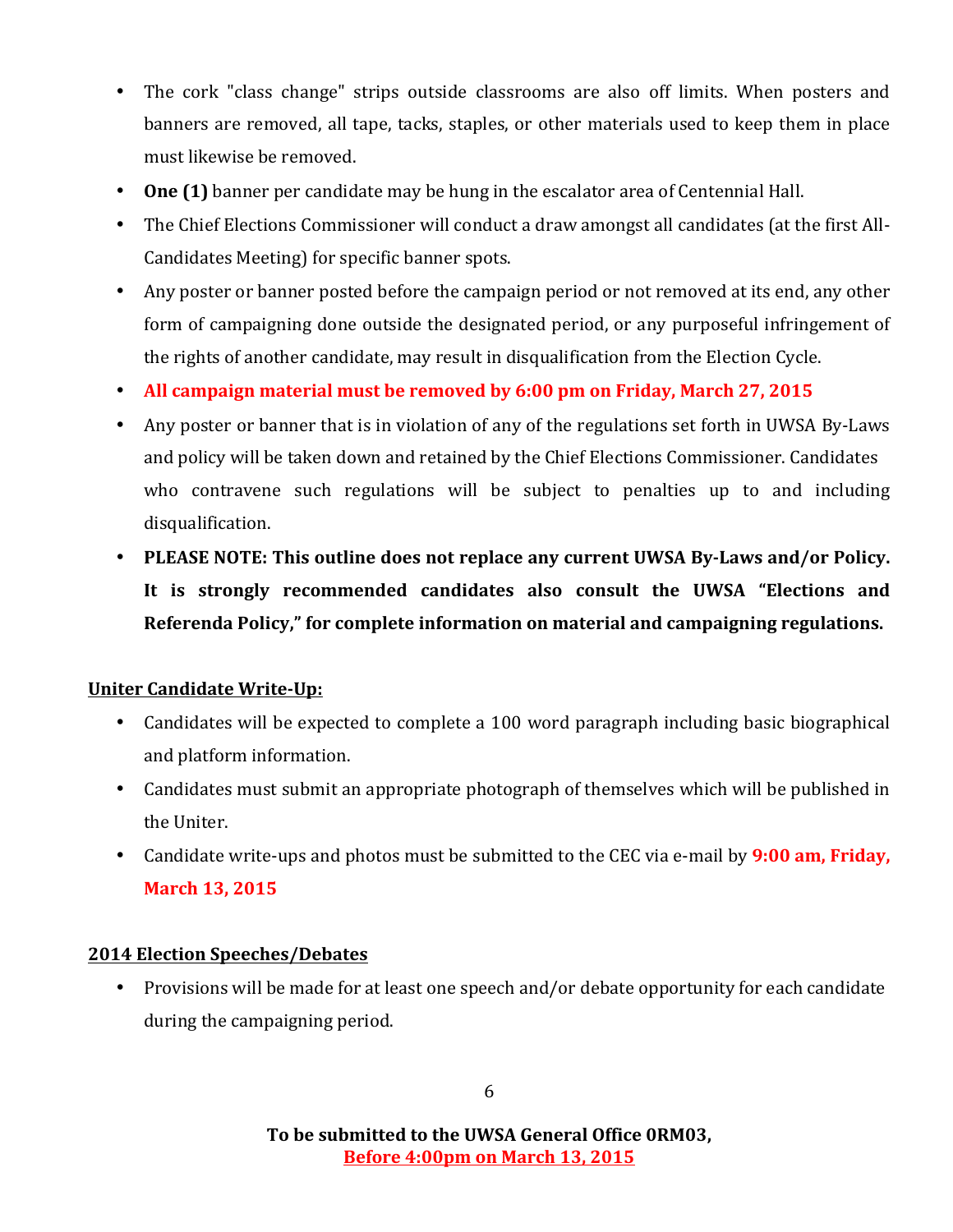• The Speeches will take place at 12:30 during the  $3<sup>rd</sup>$  week of the campaign. The speeches should be no more than 4 minutes total in length. **-THE SPEECH LENGTH GUIDELINES ARE TENTATIVE-** More information will be posted on the CEC office window and on the UWSA website once the location of the All-Candidates speeches is determined.

## **Co-Directorships**

- Any student who wants to share the responsibilities and voting privileges of a directorship with a fellow student may run as a "co-director" with that student.
- The two students should submit one nomination form together containing both of their names.
- The two students will be treated as a single candidate, and their names will appear together as a single choice on the ballot for their desired position.
- **NOTE:** Each of the two students must fulfil all requirements of the position, and each must submit a transcript with their nomination. It should be attached to this form

## **Updates**

- Any important changes to or elaborations on the General Election process will be posted on the window outside the elections commission room as soon as they are known.
- Candidates are thus strongly encouraged to/should check this area regularly.
- The Chief Elections Commissioner will also provide this information to candidates by e-mail and/or telephone

## **Withdrawals**

- A candidate who wishes to withdraw from the elections must so inform the Chief Elections Commissioner in writing.
- The withdrawal letter must be written and signed by the candidate, and must be submitted by the candidate to the Chief Elections Commissioner in-person.
- Once a candidate's withdrawal has been confirmed, she or he will be responsible for removing all campaign material immediately

## **The Chief Elections Commissioner and the Elections/Referendum Commission**

7

To be submitted to the UWSA General Office ORM03, **Before 4:00pm on March 13, 2015**